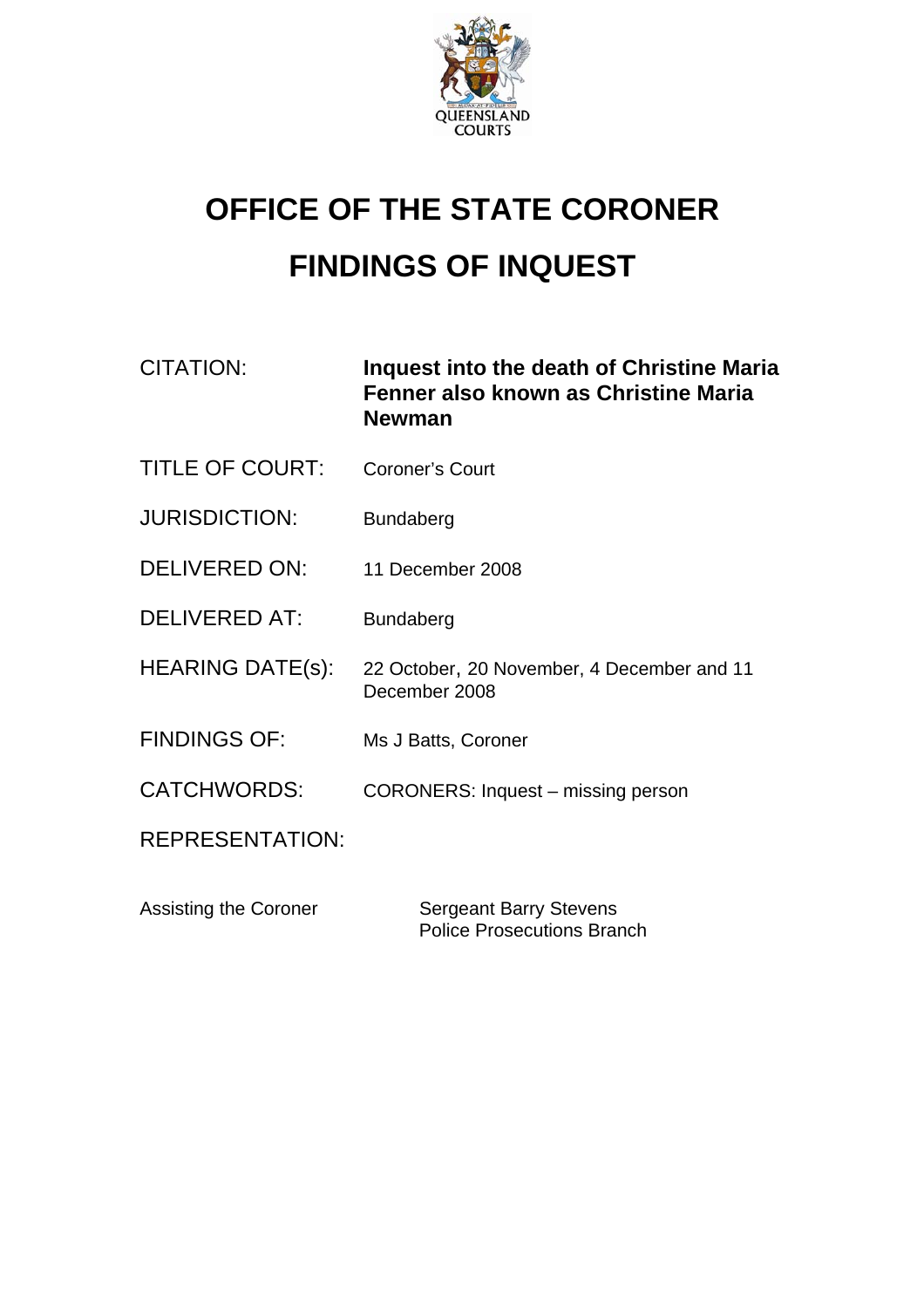*The Coroners Act 1958* provides in s43(1) that after considering all of the evidence given before a coroner at an inquest the coroner shall give his or her findings in open court. What follows are my findings in the inquest held into the disappearance of Christine Maria Fenner also known as Christine Maria Newman. Copies will be provided to her family and posted on the web-site of the Office of the State Coroner.

Pursuant to s10 of the Act, a coroner has jurisdiction to inquire into the cause and the circumstances of a missing person's disappearance and into all such matters that will be likely to reveal whether the missing person is alive or dead.

The Act, in s43(4), provides that where an inquiry concerns a missing person the finding shall set forth –

- the cause and circumstances of the disappearance of the missing person; and
- whether such missing person is alive or dead; and
- if such missing person is alive or likely to be alive the whereabouts of the missing person at the time of the inquiry.

Ms Fenner was born on the 28th of November 1950. She went missing from her home at 532 Kirk Marule Road, Booyal on 12 February 1999. At the time she was living with her de facto husband, Mark Graham. Mr Graham is now deceased. Whilst Ms Fenner and Mr Graham often argued and there is some evidence of a significant argument on the night before her disappearance, the relationship was generally described by most to be good. Ms Fenner described herself as happy in that relationship.

At the time of her disappearance she was in extremely poor health. This seemed, to persons who knew her, to be much more than the result of a heavy drinking bout which Ms Fenner regularly indulged in, and likely had recently indulged in. Witnesses who saw her or, had contact with her in the preceding days, including Helen Bright who was the last person to give a report of seeing her alive, described someone who should most certainly have been obtaining urgent medical attention. It was suggested to her, more than once, that she seek such help however, she refused to go. Ms Bright reports seeing her last at approximately midday 12 February 1999 at which time she noted that her face seemed to droop, that she was unable to dress herself and that she had difficulty talking.

When her de facto, Mr Graham, returned at about 5.30pm that day, Ms Fenner was missing. Apart from conducting a search around the dwelling and seeking information from neighbours after a time, Mr Graham did not appear to be overly concerned about Ms Fenner as he said, "she had disappeared for a few days before and returned". Her daughter, Cindy Dzwienel, initially took a similar view when she became aware of her mother's disappearance, although it was Ms Dzwienel who ultimately reported to police that her mother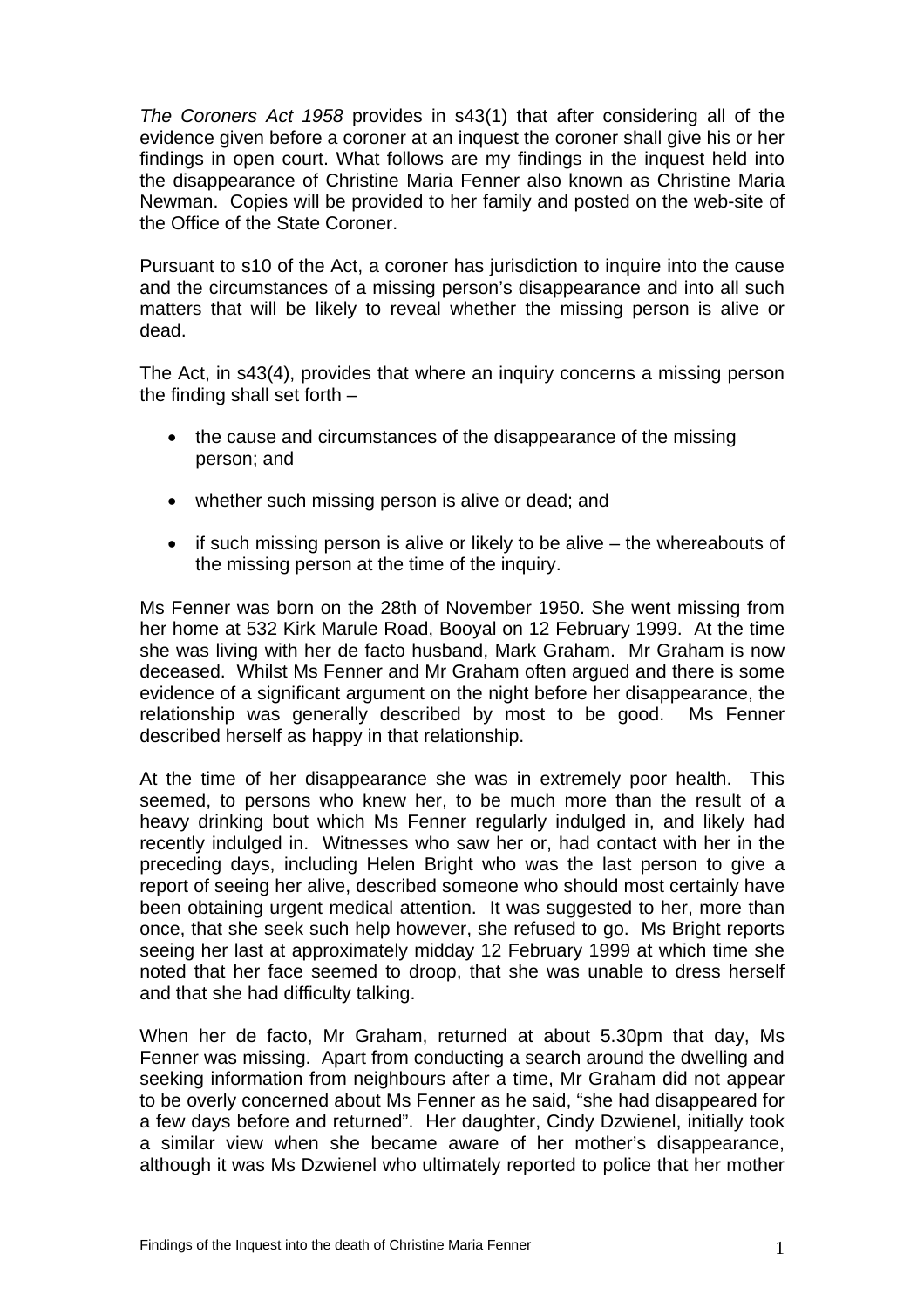was missing. This occurred on 17 February 1999 and a search of the property including by SES and rural fire brigade members was subsequently conducted.

A major incident room was set up by police on 18 February 1999 and the investigation resulted in a number of statements which were tendered at this inquiry. The investigation continued until recent times with further searches being carried out late last year and, to a lesser extent, this year following receipt of further information.

On the 25th of July 2000, investigators received information from Childers Police in relation to the whereabouts of Ms Fenner. The information that had been received was that she had been murdered and placed into a large drum filled with lime. It was said that the drum was then left in a dumping ground just off the Kinkuna Beach Road and Goodwood Road intersections. A thorough search of that area and areas adjacent was carried out. No such drums or dumping ground for large drums were located. Inquiries with the local council failed to identify any such dumping ground in the area.

On the 31st of October 2001, information was received from an anonymous female suggesting police search the sewerage septic tank of the neighbouring property as she believed that Ms Fenner's body might be found there. On 3 January 2002, approval was granted for investigators to attend at that property and pump out the sewerage tank. On the 18th of February 2002, a search warrant was executed on the premises of Lot 54 Kirk Marule Road and the sewerage tank emptied, no remains were located.

More recently, on 15 December 2007 as a result of information obtained, police attended 84 Ironbark Road, Good Night Scrub. A crime scene warrant was executed there. The SES was also organized to attend that property on the day and a witness, Mr Anthony Thomas Marchesano, also attended with police. Mr Marchesano indicated an area on the property which he recalled as a grave site shown to him by one Russell Ernest Parrymore. Mr Marchesano was not able to direct police to a specific spot. He indicated an area that was along a track that went up towards the ridge of the property. The area was approximately 200 metres long and he indicated that the spot was no further than 10 metres off the track to the left-hand side. Police searched and dug areas along the track area. The ground was very hard and rocky. The SES also conducted a forensic search of the area as they were directed by police. The SES did not locate anything of interest nor did police.

On 20 August 2008, Detectives McCusker and Owens attended a property at 84 Bark Road, Good Night Scrub with another person. It was the same area as had been shown to them by the witness, Mr Marchesano. This person said that she felt that Ms Fenner had been buried in this area, and persons were involved with the disposal of her body. She pointed out areas along the track and again the ground was extremely hard and rocky. Nothing was located by police.

Ms Fenner's body has never been found. At the time Ms Fenner disappeared, none of her personal items were taken or removed. Items such